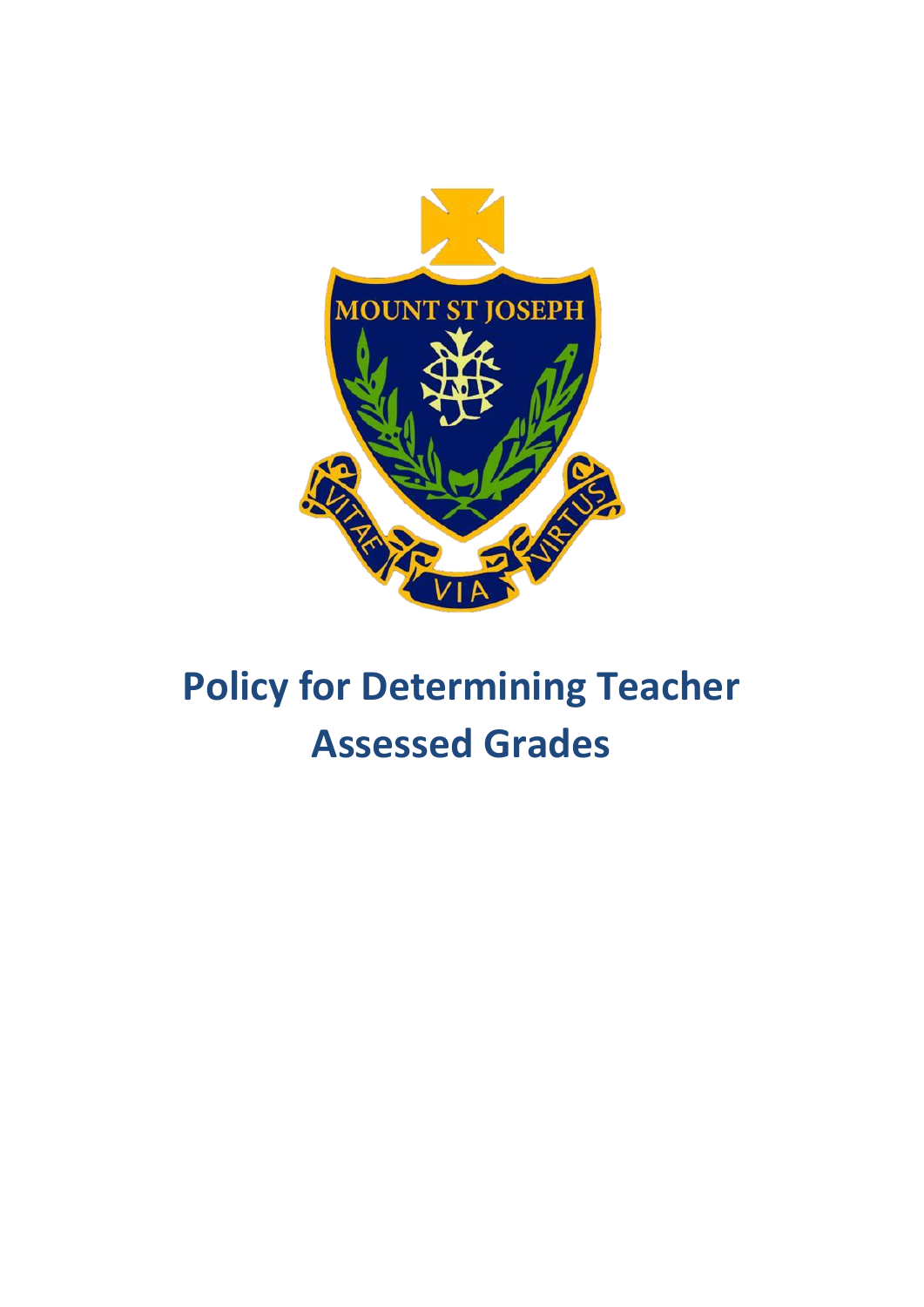| <b>Mount St Joseph Document Control Table</b> |                                                                    |                         |                       |  |  |
|-----------------------------------------------|--------------------------------------------------------------------|-------------------------|-----------------------|--|--|
| <b>Document Title:</b>                        | Policy for determining<br>teacher assessed<br>grades - summer 2021 | Author name / post:     | Director of Standards |  |  |
| <b>Version Number:</b>                        | 1.0                                                                | <b>Document Status:</b> | Approved              |  |  |
| Date Approved:                                |                                                                    | <b>Approved By:</b>     | <b>SLT</b>            |  |  |
| <b>Effective Date:</b>                        | 28 March 2021                                                      | Date of next review:    | September 2021        |  |  |
| <b>Publication method:</b>                    | Website                                                            | Date published          | April 2021            |  |  |
| <b>Superseded Version:</b>                    |                                                                    |                         |                       |  |  |

| <b>Document History</b> |                  |                           |  |  |
|-------------------------|------------------|---------------------------|--|--|
| <b>Version</b>          | Date             | <b>Notes on Revisions</b> |  |  |
| 1.0                     | $1st$ April 2021 |                           |  |  |
|                         |                  |                           |  |  |

### *A Community of Learners, Believers, Friends*

*We believe that every child is uniquely created and loved by God and called by Him to fulfil a special purpose. It is our privilege to help each child to identify, nurture and use his/her talents to build a better world. To this end we will work in partnership with parents, parishes our community of schools and with the wider community.*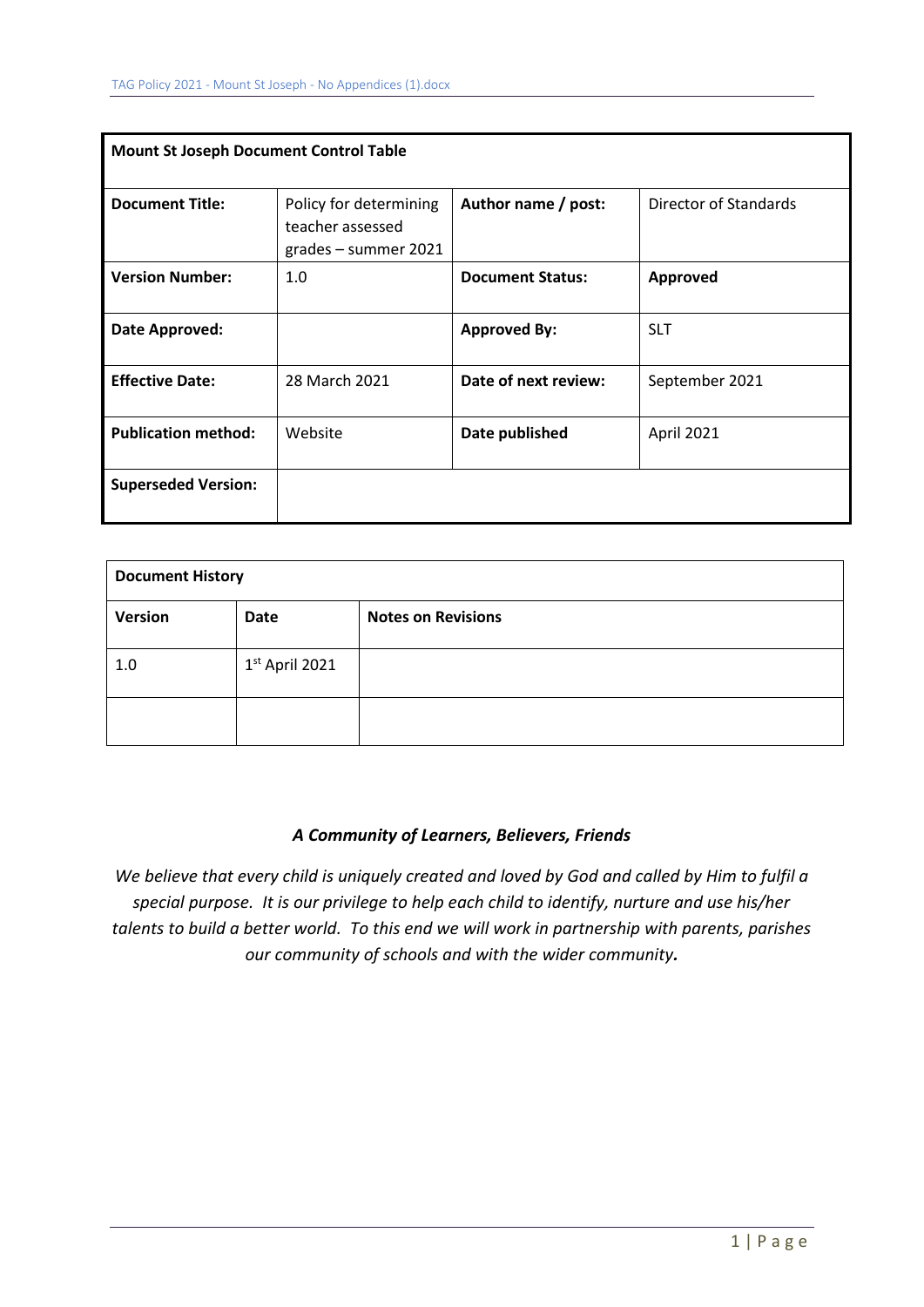## Centre Policy for determining teacher assessed grades – summer 2021: Mount St Joseph

### Statement of intent

This section outlines the purpose of this document in relation to our centre.

### **Statement of Intent**

This section provides details of the purpose of this document, as appropriate to our centre:

*The purpose of this policy is:*

- *To ensure that teacher assessed grades are determined fairly, consistently, free from bias and effectively within and across departments.*
- *To ensure the operation of effective processes with clear guidelines and support for staff.*
- *To ensure that all staff involved in the processes clearly understand their roles and responsibilities.*
- *To support teachers to take evidence-based decisions in line with Joint Council for Qualifications guidance.*
- *To ensure the consideration of historical centre data in the process, and the appropriate decision making in respect of, teacher assessed grades.*
- *To support a high standard of internal quality assurance in the allocation of teacher assessed grades.*
- *To support our centre in meeting its obligations in relation to equality legislation.*
- *To ensure our centre meets all requirements set out by the Department of Education, Ofqual, the Joint Council for Qualifications and awarding organisations for Summer 2021 qualifications.*
- *To ensure the process for communicating to candidates and their parents/carers how they will be assessed is clear, in order to give confidence.*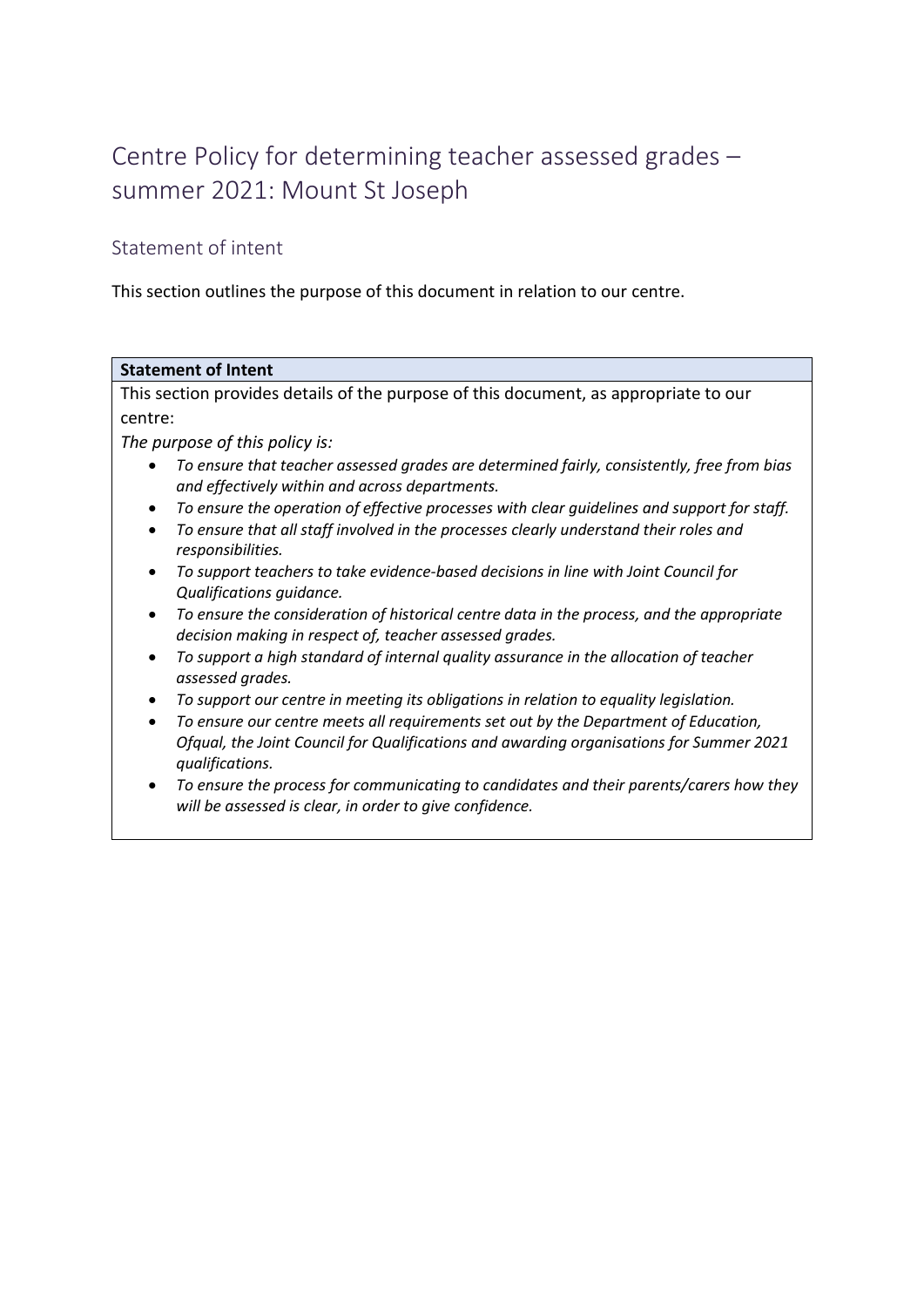

### Roles and responsibilities

This section of our Centre Policy outlines the personnel in our centre who have specific roles and responsibilities in the process of determining teacher assessed grades this year.

#### **Roles and Responsibilities**

This section gives details of the roles and responsibilities within our centre:

### *Head of Centre*

- *Our Head of Centre, A. Devany (Headteacher), will be responsible for approving our policy for determining teacher assessed grades.*
- *Our Head of Centre has overall responsibility for the school as an examinations centre and will ensure that clear roles and responsibilities of all staff are defined.*
- *Our Head of Centre will confirm that teacher assessed grade decisions represent the academic judgement made by teachers and that the checks in place ensure these align with the guidance on standards provided by awarding organisations.*
- *Our Head of Centre will ensure a robust internal quality assurance process has been produced and signed-off in advance of results being submitted.*

### *Senior Leadership Team and Heads of Department*

*Our Senior Leadership Team and Heads of Departments will:*

- *provide standardisation and moderation training and support to our other staff, both internal and external cross standardisation/moderation with other schools*
- *support the Head of Centre in the quality assurance of the final teacher assessed grades.*
- *ensure an effective approach within and across departments and authenticating the preliminary outcome from single teacher subjects.*
- *be responsible for ensuring staff have a clear understanding of the internal and external quality assurance processes and their role within it.*
- *ensure that all teachers within their department make consistent judgements about student evidence in deriving a grade.*
- *ensure all staff conduct assessments under the appropriate levels of control with reference to guidance provided by the Joint Council for Qualifications.*
- *ensure teachers have the information required to make accurate and fair judgments.*
- *ensure that a Head of Department Checklist is completed for each qualification that they are submitting.*

### *Teachers/ SENDCo*

*Our teachers and SENDCo will:*

- *ensure they conduct assessments under our centre's appropriate levels of control and have sufficient evidence, in line with this Centre Policy and guidance from the Joint Council for Qualifications, to provide teacher assessed grades for each student they have entered for a qualification.*
- *ensure that the teacher assessed grade they assign to each student is a fair, valid and reliable reflection of the assessed evidence available for each student.*
- *make judgements based on what each student has been taught and what they have been assessed on, as outlined in the section on grading in the main JCQ guidance.*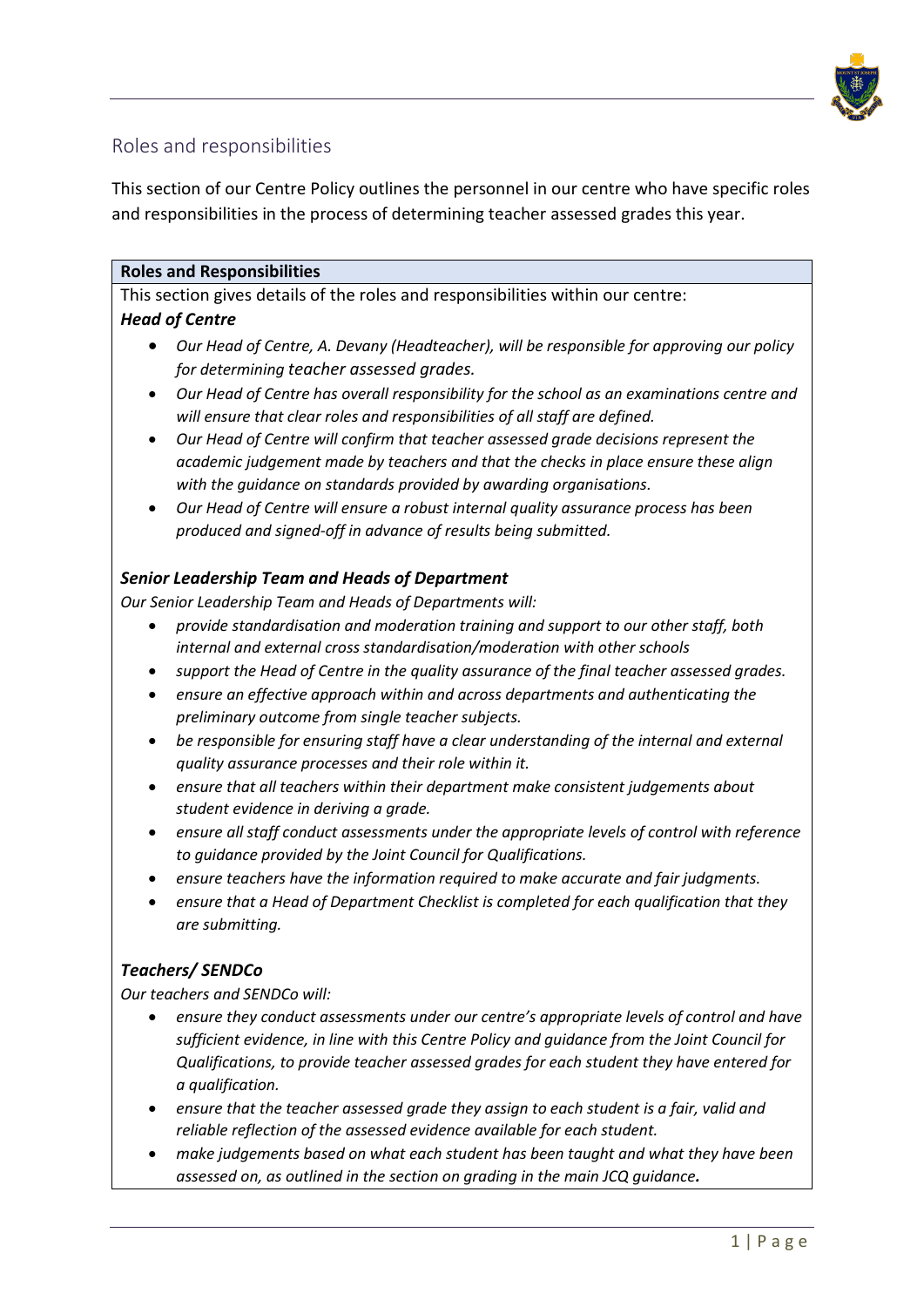

- *produce an Assessment Record for each subject cohort, that includes the nature of the assessment evidence being used, the level of control for assessments considered, and any other evidence that explains the determination of the final teacher assessed grades. Any necessary variations for individual students will also be recorded.*
- *securely store and be able to retrieve sufficient evidence to justify their decisions.*

### *Examinations Officer*

*Our Examinations Officer will:*

• *be responsible for the administration of our final teacher assessed grades and for managing the post-results services.*

### Training, support and guidance

This section of our Centre Policy outlines the training, support and guidance that our centre will provide to those determining teacher assessed grades this year.

#### **Training**

This section provides details of the approach our centre will take to *training, support and guidance in determining teacher assessed grades this year*

- *All training is approved by the head of centre*
- *Teachers involved in determining grades in our centre will attend any centre-based training to help achieve consistency and fairness to all students.*
- *Teachers will engage fully with all training and support that has been provided by the Joint Council for Qualifications and the awarding organisations.*
- *Where it is deemed fit departments will indicate and use the exam board materials for further assessment.*
- *Internal Moderation to be conducted and by led by the numerous staff with 'exam board marking' experience. The English department has no fewer than 6 exam markers and we will be drawing upon their experience, and that of other specialists throughout the school. Once internal moderation is complete, we will be cross moderating with other schools and curriculum hubs, all of which will be used as part of our evidence and documented.*

### **Support for Newly Qualified Teachers and teachers less familiar with assessment**

This section provides details of our approach to *training, support and guidance for newly qualified teachers and teachers less familiar with assessment*

- *We will provide mentoring from experienced teachers to NQTs and teachers less familiar with assessment.*
- *We will put in place additional internal reviews of teacher assessed grades for NQTs and other teachers as appropriate.*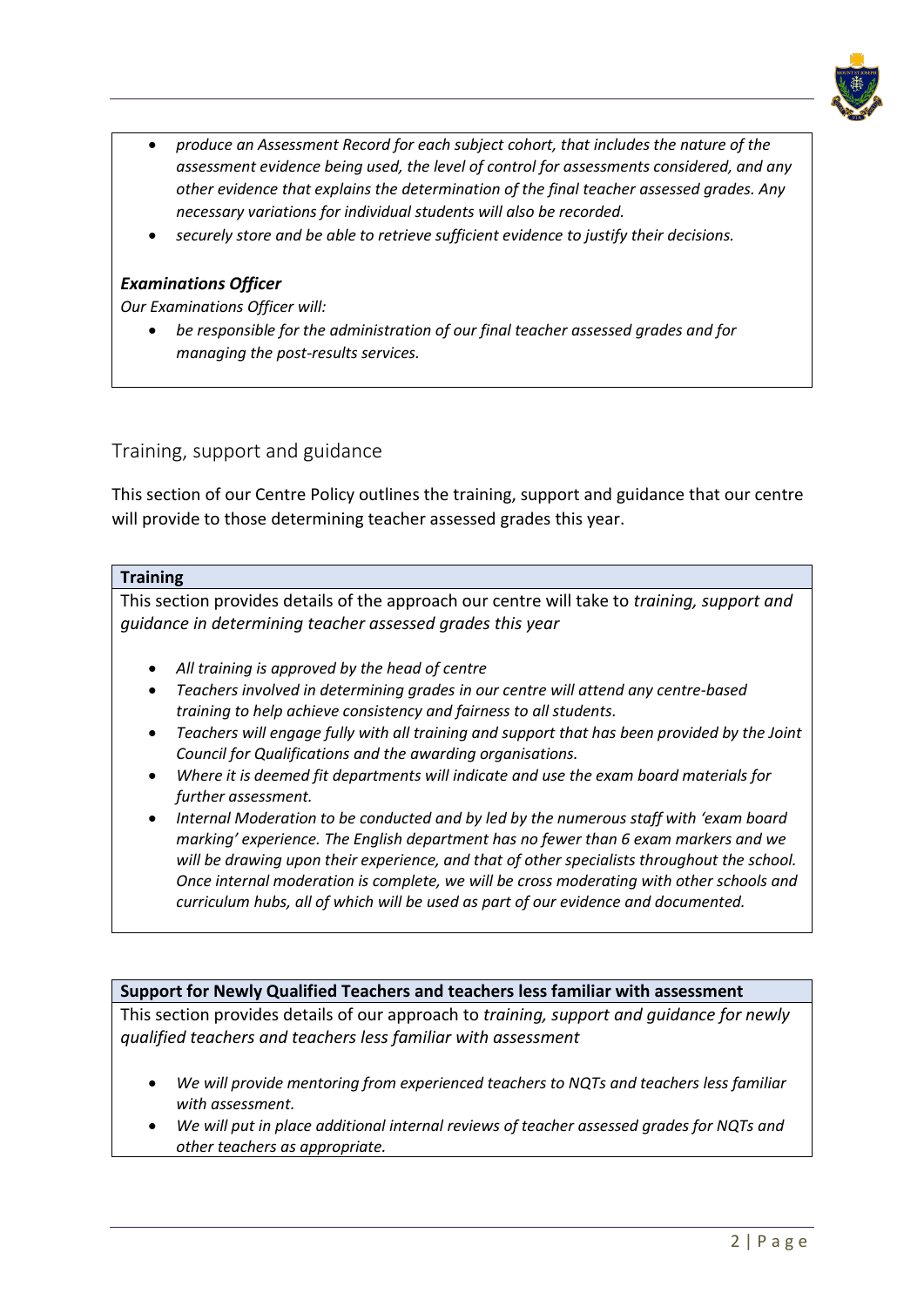

• *A comprehensive standardisation programme and training will be rolled out within departments with special consideration, modelling and mentoring for our NQT and RQT staff.*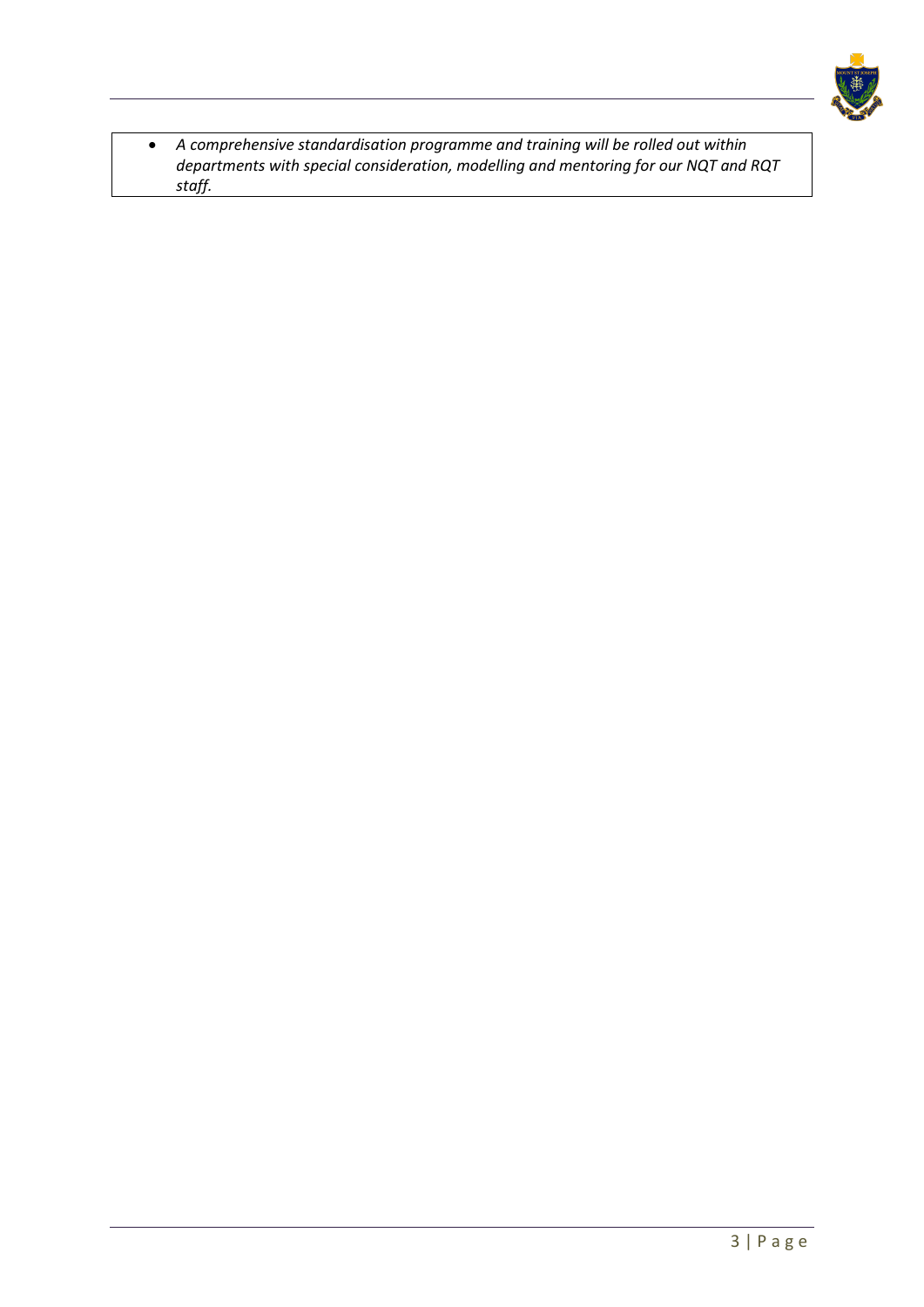

### Use of appropriate evidence

This section of our Centre Policy indicates how our centre will give due regard to the section in the JCQ guidance entitled: *Guidance on grading for teachers*.

### **A. Use of evidence**

This section gives details in relation to our use of evidence.

- *Teachers making judgements will have regard to the Ofqual Head of Centre guidance on recommended evidence, and further guidance provided by awarding organisations.*
- *All candidate evidence used to determine teacher assessed grades, and associated documentation, will be retained and made available for the purposes of external quality assurance and appeals.*
- *We will be using student work produced in response to assessment materials provided by our awarding organisation(s), including groups of questions, past papers or similar materials such as practice or sample papers.*
- *We will use non-exam assessment work (often referred to as coursework), even if this has not been fully completed.*
- *We will use student work produced in centre-devised tasks that reflect the specification, that follow the same format as awarding organisation materials, and have been marked in a way that reflects awarding organisation mark schemes.*
- *We will use substantial class or homework (including work that took place during remote learning).*
- *We will use internal tests and assessments taken by students.*
- *We will use mock exams taken over the course of study.*
- *We will use records of a student's capability and performance over the course of study in performance-based subjects such as music, drama and PE.*

*We provide further detail in the following areas:*

### *Additional Assessment Materials*

- *We will use additional assessment materials to give students the opportunity to show what they know, understand or can do in an area of content that has been taught but not yet assessed.*
- *We will use additional assessment materials to give students an opportunity to show improvement, for example, to validate or replace an existing piece of evidence.*
- *We will use additional assessment materials to support consistency of judgement between teachers or classes by giving everyone the same task to complete.*
- *We will combine and/or remove elements of questions where, for example, a multi-part question includes a part which focuses on an element of the specification that hasn't been taught.*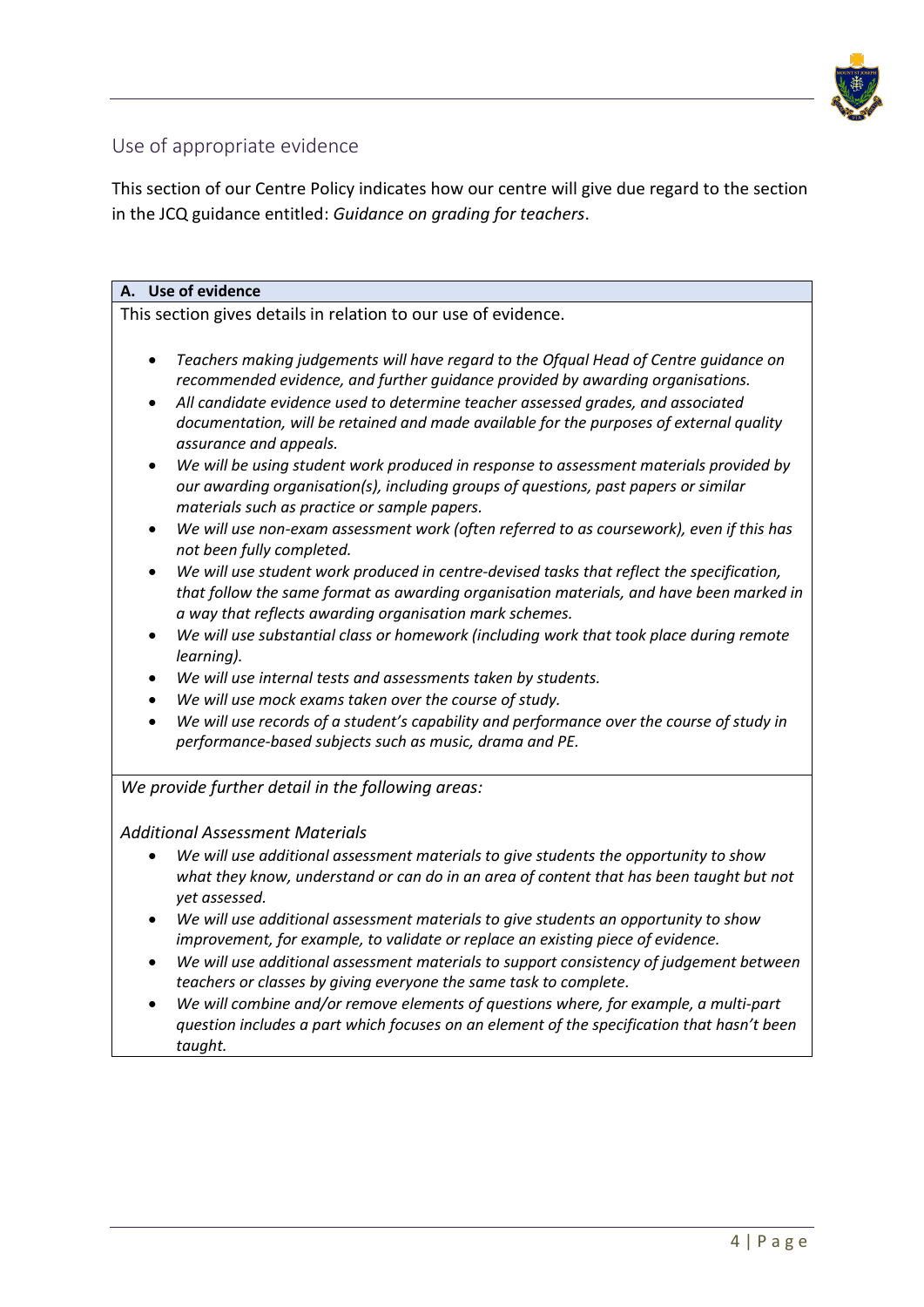

*Our centre will ensure the appropriateness of evidence and balance of evidence in arriving at grades in the following ways:*

- *We will consider the level of control under which an assessment was completed, for example, whether the evidence was produced under high control and under supervision or at home.*
- *We will ensure that we are able to authenticate the work as the student's own, especially where that work was not completed within the school.*
- *We will consider the limitations of assessing a student's performance when using assessments that have been completed more than once, or drafted and redrafted, where this is not a skill being assessed.*
- *We will consider the specification and assessment objective coverage of the assessment.*
- *We will consider the depth and breadth of knowledge, understanding and skills assessed, especially higher order skills within individual assessments.*

### Determining teacher assessed grades

*This section of our Centre Policy outlines the approach our centre will take to awarding teacher assessed grades.*

#### **Awarding teacher assessed grades based on evidence**

We give details here of our centre's approach to awarding teacher assessed grades*.*

- *Our teachers will determine grades based on evidence which is commensurate with the standard at which a student is performing, i.e. their demonstrated knowledge, understanding and skills across the content of the course they have been taught.*
- *Our teachers will record how the evidence was used to arrive at a fair and objective grade, which is free from bias.*
- *Our teachers will produce an Assessment Record for each subject cohort and will share this with their Head of Department. Any necessary variations for individual students will also be shared.*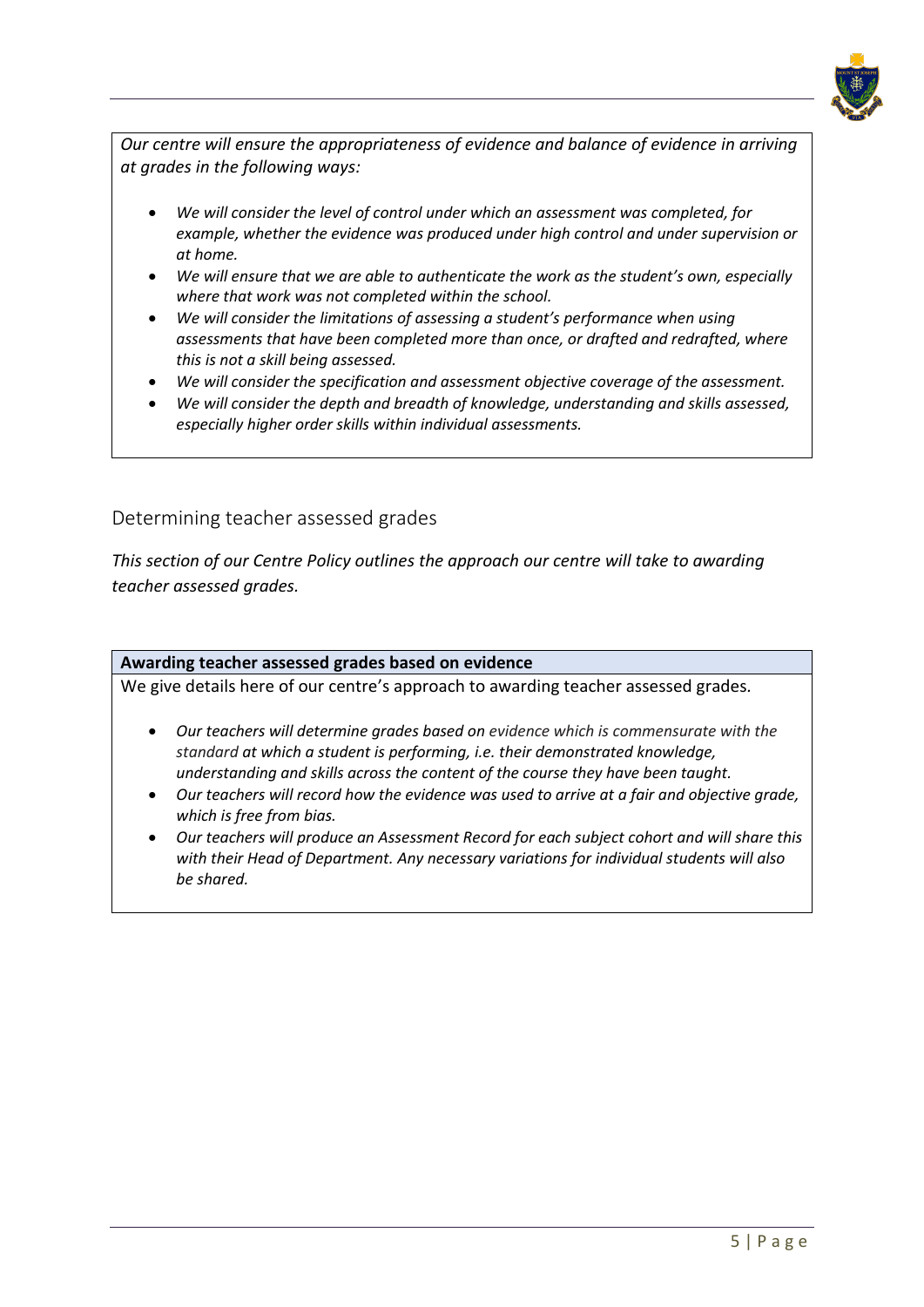

### Internal quality assurance

This section of our Centre Policy outlines the approach our centre will take to ensure internal standardisation of teacher assessed grades, to ensure consistency, fairness and objectivity of decisions.

### *Head of Centre Internal Quality Assurance and Declaration*

#### **Internal quality assurance**

This section gives details of our approach to internal standardisation, within and across subject departments.

- *We will ensure that all teachers involved in deriving teacher assessed grades read and understand this Centre Policy document.*
- *All TAG grades will in the first instance be approved and signed off by the head of department, before approval and sign off by the head of centre.*
- *In subjects where there is more than one teacher and/or class in the department, we will ensure that our centre carries out an internal standardisation process.*
- *We will ensure that all teachers are provided with training and support to ensure they take a consistent approach to:*
	- o *Arriving at teacher assessed grades*
	- o *Marking of evidence*
	- o *Reaching a holistic grading decision*
	- o *Applying the use of grading support and documentation*
- *We will conduct internal standardisation across all grades.*
- *We will ensure that the Assessment Record will form the basis of internal standardisation and discussions across teachers to agree the awarding of teacher assessed grades.*
- *Where necessary, we will review and reflect on individual grading decisions to ensure alignment with the standards as outlined by our awarding organisation(s).*
- *Where appropriate, we will amend individual grade decisions to ensure alignment with the standards as outlined by our awarding organisation(s).*
- *In respect of equality legislation, we will consider the range of evidence for students of different protected characteristics that are included in our internal standardisation.*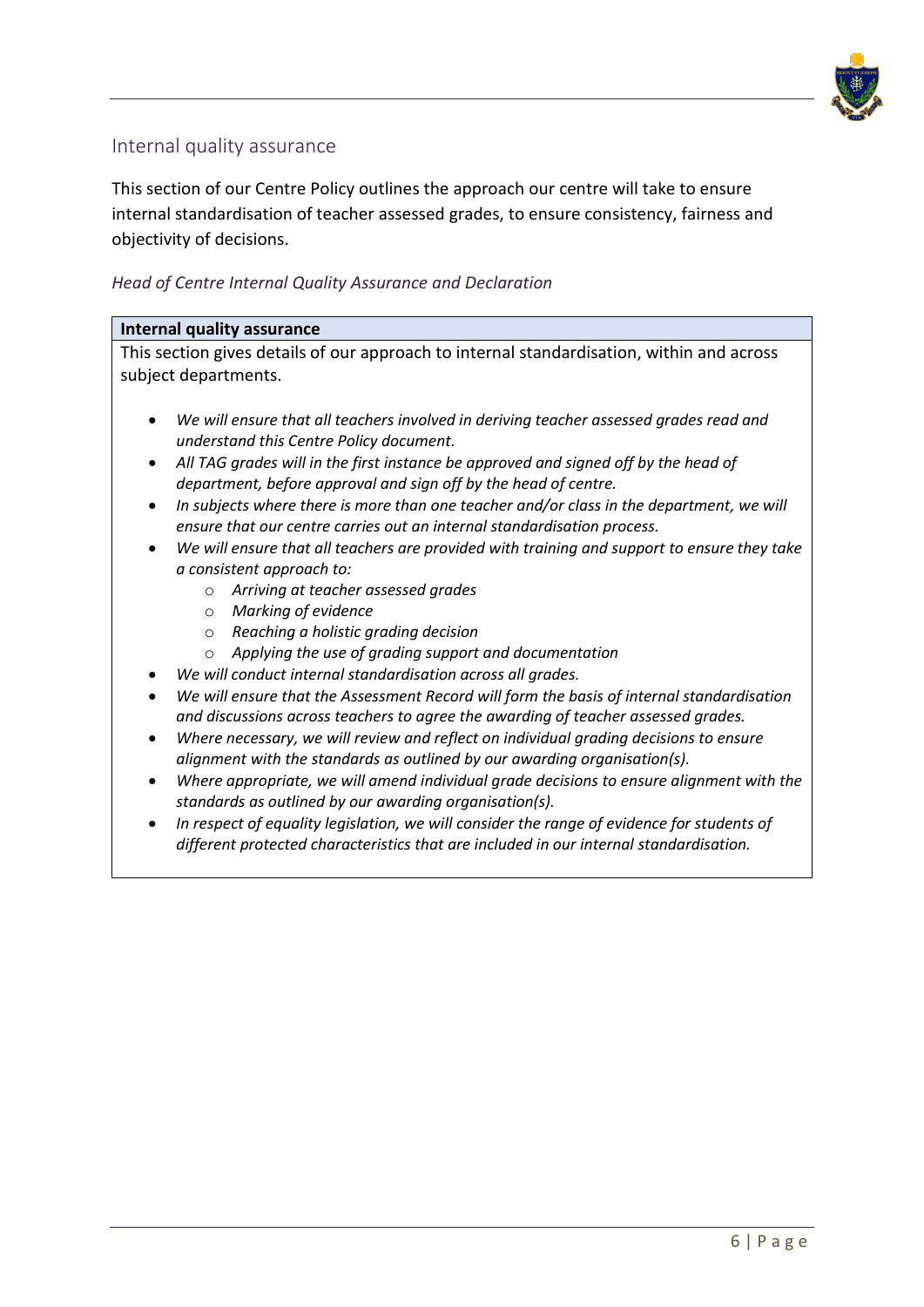

### Comparison of teacher assessed grades to results for previous cohorts

This section of our Centre Policy outlines the approach we will take to compare our teacher assessed grades in 2021 with results from previous cohorts.

**Comparison of Teacher Assessed Grades to results for previous cohorts**

This section gives details of our internal process to ensure a comparison of teacher assessed grades at qualification level to results for previous cohorts in our centre taking the same qualification.

- *We will compile information on the grades awarded to our students in past June series in which exams took place (e.g. 2017 - 2019).*
- *We will perform data analysis that cross references 2017 – 2019 examination results to ensure consistency and accuracy in line with previous cohorts' data, both at subject and whole school level.*
- *We will consider the size of our cohort from year to year.*
- *We will consider the stability of our centre's overall grade outcomes from year to year.*
- *We will consider both subject and centre level variation in our outcomes during the internal quality assurance process.*
- *We will prepare a succinct narrative on the outcomes of the review against historic data which, in the event of significant divergence from the qualifications-levels profiles attained in previous examined years, which address the reasons for this divergence. This commentary will be available for subsequent review during the QA process.*

*This section gives details of the approach our centre will follow if our initial teacher assessed grades for a qualification are viewed as overly lenient or harsh compared to results in previous years.*

- *We will compile historical data giving appropriate regard to potential mixtures of A\*-G and 9-1 grades in GCSEs. Where required, we will use the Ofqual guidance to convert legacy grades into the new 9 to 1 scale.*
- *We will bring together other data sources that will help to quality assure the grades we intend to award in 2021.*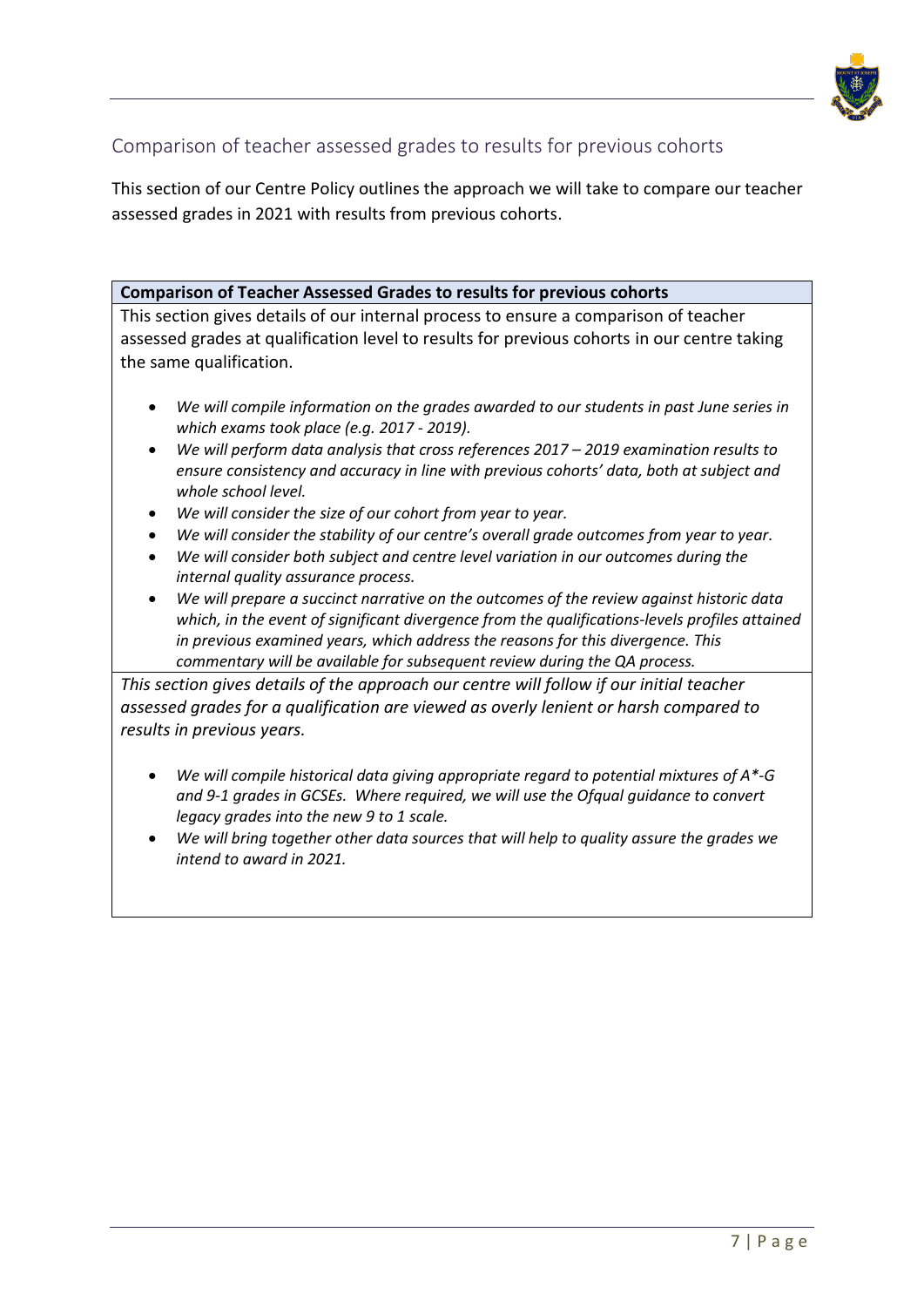

### Access Arrangements and Special Considerations

This section of our Centre Policy outlines the approach our centre will take to provide students with appropriate access arrangements and take into account mitigating circumstances in particular instances.

**Reasonable adjustments and mitigating circumstances (special consideration)**

This section gives details of our approach to access arrangements and mitigating circumstances (special consideration).

- *Where students have agreed access arrangements or reasonable adjustments (for example a reader or scribe) we will make every effort to ensure that these arrangements are in place when assessments are being taken.*
- *Where an assessment has taken place without an agreed reasonable adjustment or access arrangement, we will remove that assessment from the basket of evidence and alternative evidence obtained.*
- *Where illness or other personal circumstances might have affected performance in assessments used in determining a student's standard of performance, we will take account of this when making judgements.*
- *We will record, as part of the Assessment Record, how we have incorporated any necessary variations to take account of the impact of illness or personal circumstances on the performance of individual students in assessments.*
- *To ensure consistency in the application of Special Consideration, we will ensure all teachers have read and understood the document: JCQ – [A guide to the special](https://www.jcq.org.uk/wp-content/uploads/2020/08/A-guide-to-the-spec-con-process-202021-Website-version.pdf)  [consideration process, with effect from 1 September 2020](https://www.jcq.org.uk/wp-content/uploads/2020/08/A-guide-to-the-spec-con-process-202021-Website-version.pdf)*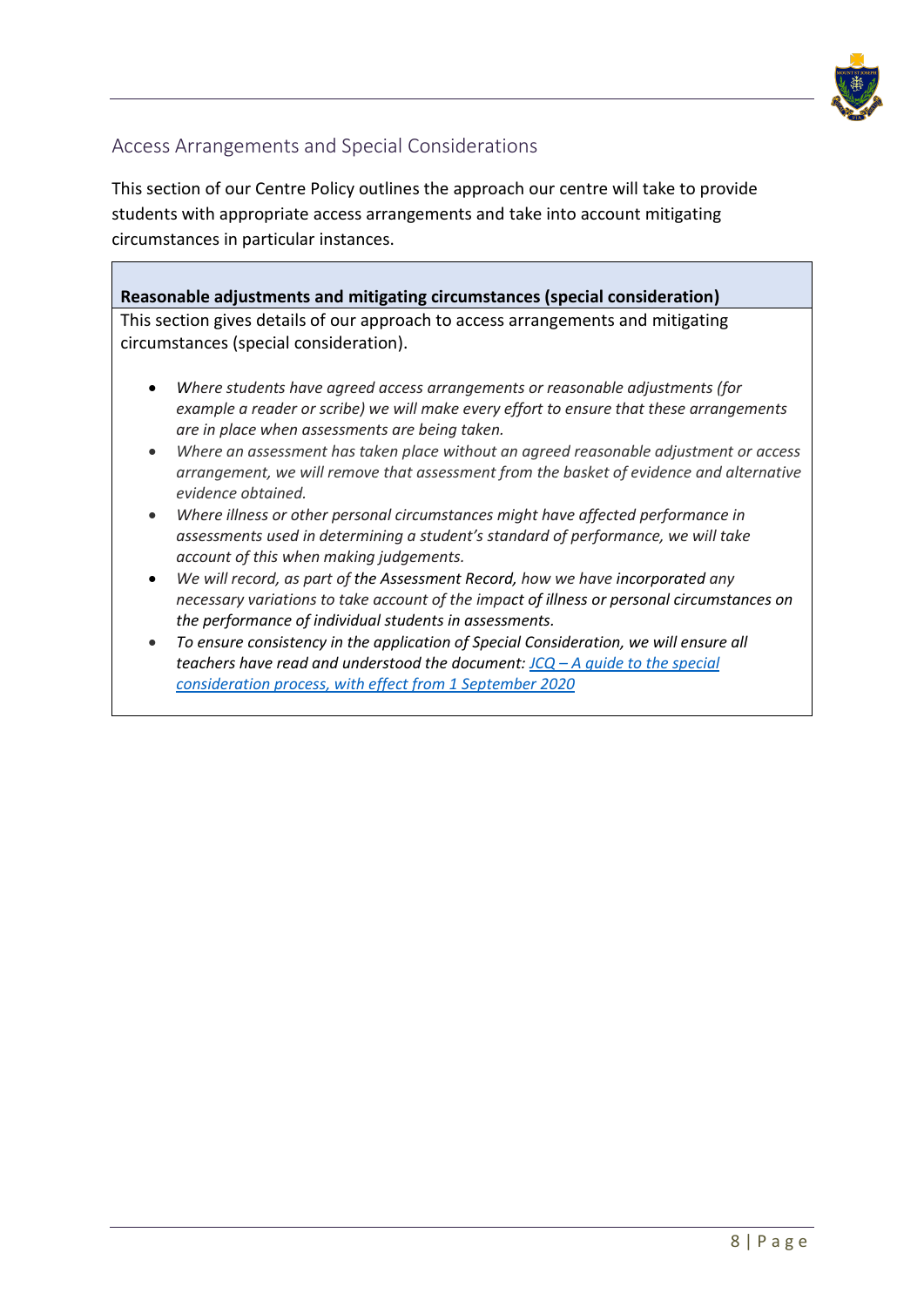

### Addressing disruption/differential lost learning (DLL)

#### B. **Addressing Disruption/Differentiated Lost Learning (DLL)**

This section gives details of our approach to address disruption or differentiated lost teaching.

• Teacher assessed grades will be determined based on evidence of the content that has been taught and assessed for each student.

### **Objectivity**

This section of our Centre Policy outlines the arrangements in place to ensure objectivity of decisions.

### **Objectivity**

This section gives a summary of the arrangements in place within our centre in relation to objectivity.

*Staff will fulfil their duties and responsibilities in relation to relevant equality and disability legislation.*

*Senior Leaders, Heads of Department and Centre will consider:*

- *sources of unfairness and bias (situations/contexts, difficulty, presentation and format, language, conditions for assessment, marker preconceptions);*
- *how to minimise bias in questions and marking and hidden forms of bias); and*
- *bias in teacher assessed grades.*

*To ensure objectivity, all staff involved in determining teacher assessed grades will be made aware that:*

- *unconscious bias can skew judgements;*
- *the evidence presented should be valued for its own merit as an indication of performance and attainment;*
- *teacher assessed grades should not be influenced by candidates' positive or challenging personal circumstances, character, behaviour, appearance, socio-economic background, or protected characteristics;*
- *unconscious bias is more likely to occur when quick opinions are formed;*

*Our internal standardisation process will help to ensure that there are different perspectives to the quality assurance process. To alleviate the possibility of unfair bias, we have deployed cross marking within departments. No teacher marks students work from their own classes work, it is swapped within the department.*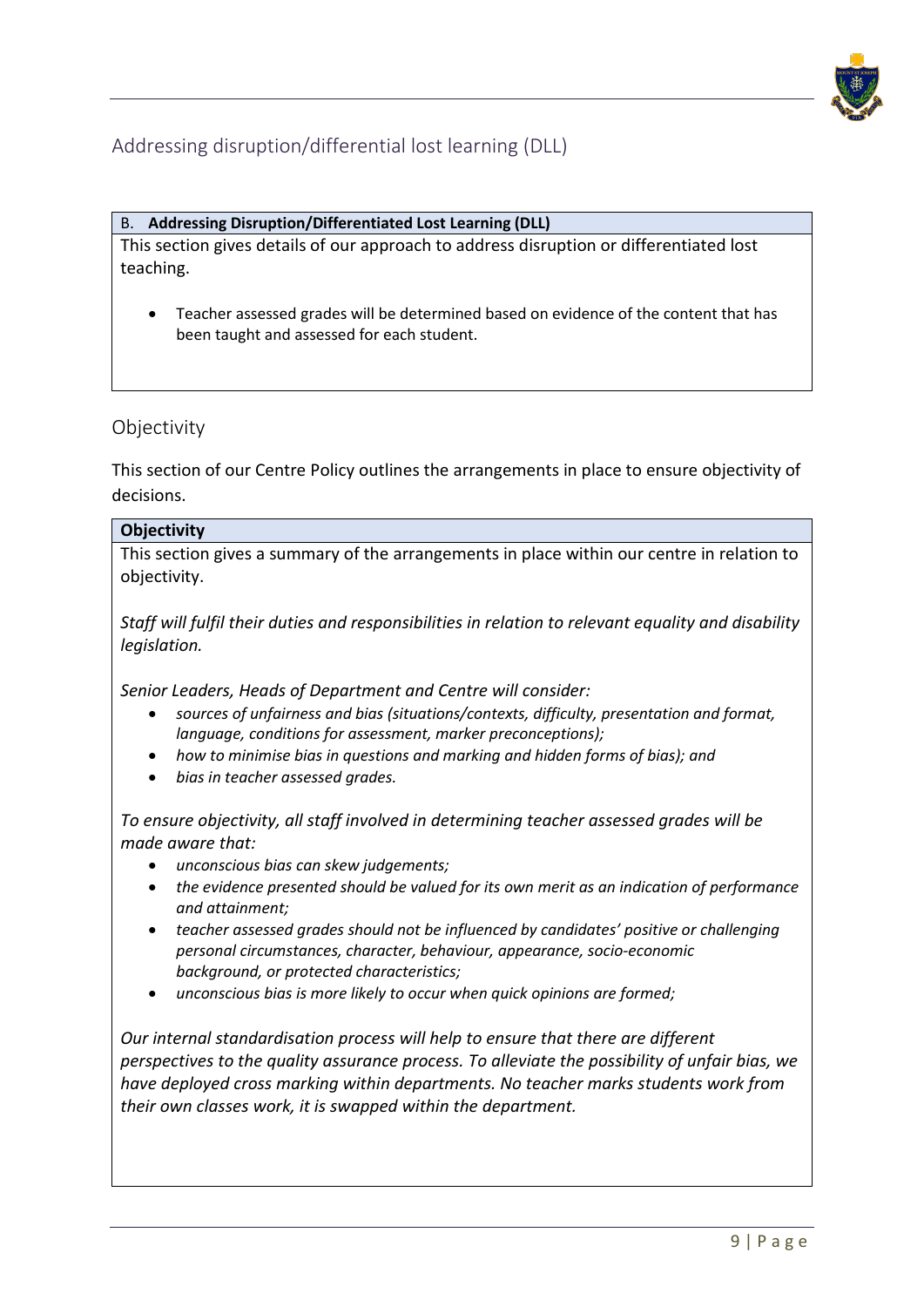

### Recording decisions and retention of evidence and data

This section of our Centre Policy outlines our arrangements to recording decisions and to retaining evidence and data.

### **C. Recording Decisions and Retention of Evidence and Data**

This section outlines our approach to recording decisions and retaining evidence and data.

- *We will ensure that teachers and Heads of Departments maintain records that show how the teacher assessed grades process operated, including the rationale for decisions in relation to individual marks/grades.*
- *We will ensure that evidence is maintained across a variety of tasks to develop a holistic view of each student's demonstrated knowledge, understanding and skills in the areas of content taught.*
- *We will put in place recording requirements for the various stages of the process to ensure the accurate and secure retention of the evidence used to make decisions.*
- *We will comply with our obligations regarding data protection legislation.*
- *We will ensure that the grades accurately reflect the evidence submitted.*
- *We will ensure that evidence is retained electronically or on paper in a secure centre-based system that can be readily shared with our awarding organisation(s).*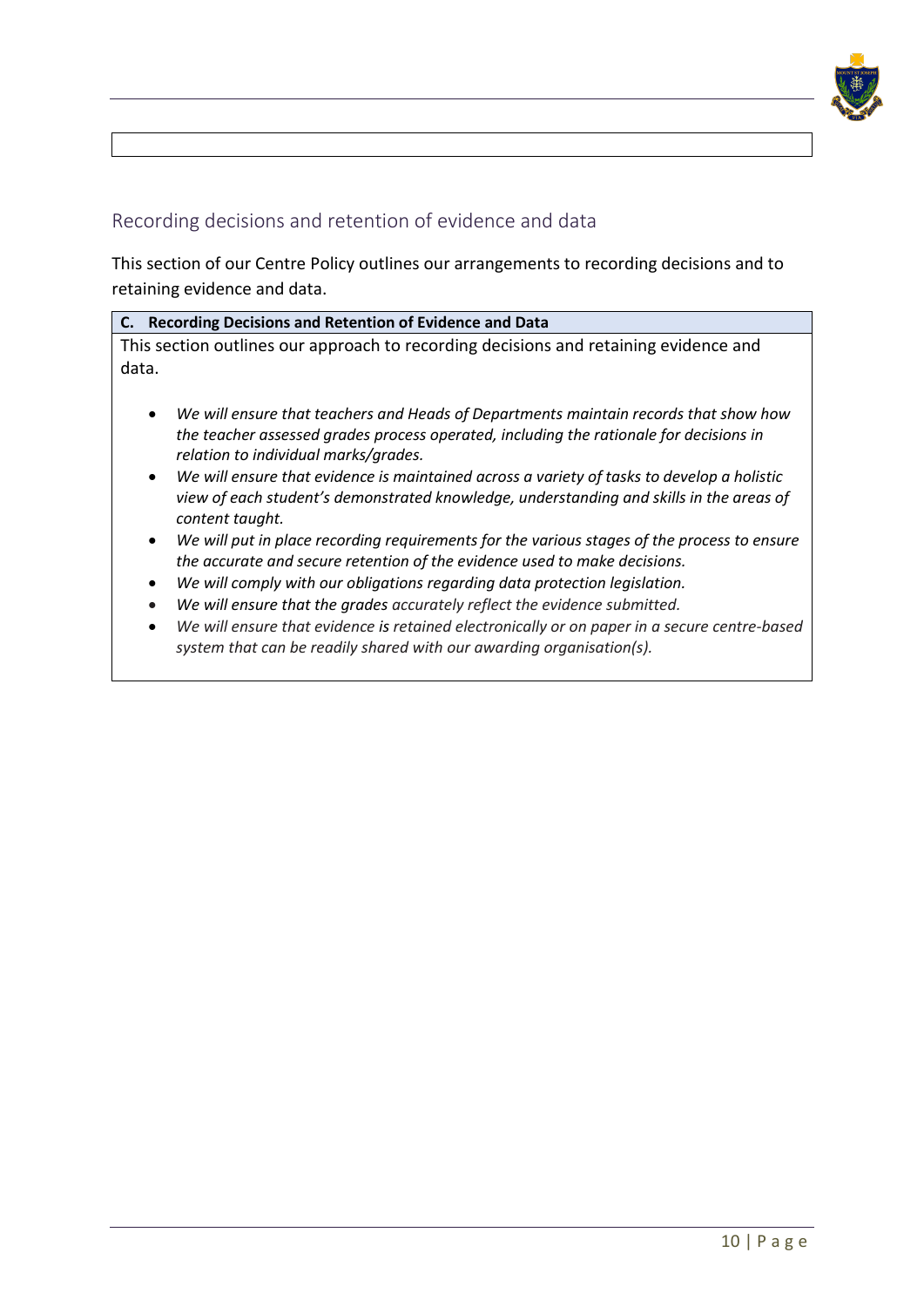

### Authenticating evidence

#### **D. Authenticating evidence**

This section of our Centre Policy details the mechanisms in place to ensure that teachers are confident in the authenticity of evidence, and the process for dealing with cases where evidence is not thought to be authentic.

- *Robust mechanisms, which will include a written disclaimer from the student that testifies to the work being their own. The disclaimer will be in place for all students that will require remote work as evidence of their grade. As a result of the disclaimer, teachers will be confident that work used as evidence is the students' own and that no inappropriate levels of support have been given to students to complete it, either within the centre or with external tutors.*
- *It is understood that awarding organisations will investigate instances where it appears evidence is not authentic. We will follow all guidance provided by awarding organisations <https://www.aqa.org.uk/2021-exam-changes> to support these determinations of authenticity.*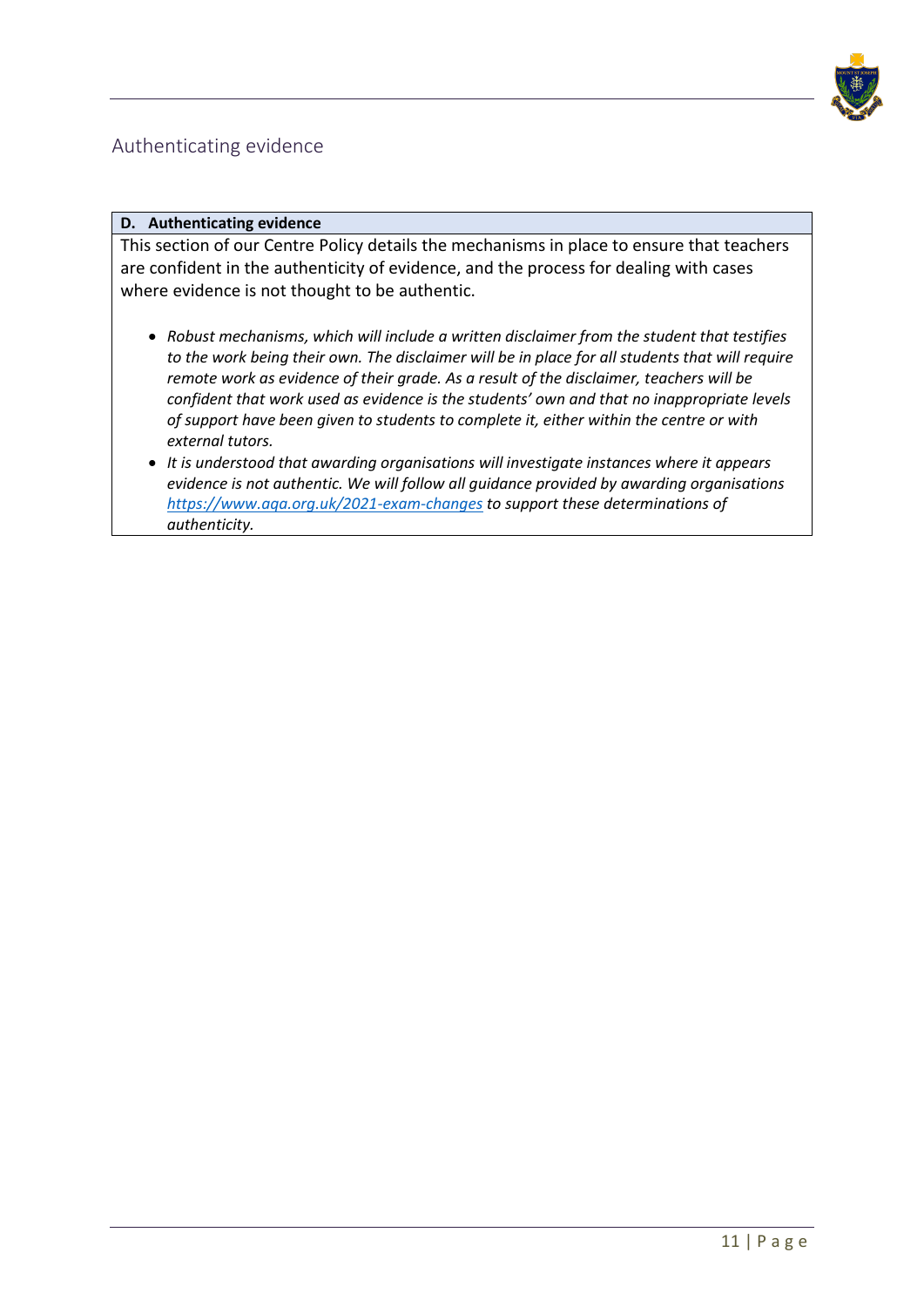

### Confidentiality, malpractice and conflicts of interest

### *Confidentiality*

*This section of our Centre Policy outlines the measures in place to ensure the confidentiality of the grades our centre determines, and to make students aware of the range of evidence on which those grades will be based.*

#### **A. Confidentiality**

*This section details the measures in place in our centre to maintain the confidentiality of grades, while sharing information regarding the range of evidence on which the grades will be based.* 

- *All staff involved have been made aware of the need to maintain the confidentiality of teacher assessed grades.*
- *All teaching staff have been briefed on the requirement to share details of the range of evidence on which students' grades will be based, while ensuring that details of the final grades remain confidential.*
- *Relevant details from this Policy, including requirements around sharing details of evidence and the confidentiality requirements, have been shared with parents/carers.*

### *Malpractice*

This section of our Centre Policy outlines the measures in place to prevent malpractice and other breaches of exam regulations, and to deal with such cases if they occur.

#### **B. Malpractice**

*This section details the measures in place in our centre to prevent malpractice and, where that proves impossible, to handle cases in accordance with awarding organisation requirements.*

- *Our general centre policies regarding malpractice, maladministration and conflicts of interest have been reviewed to ensure they address the specific challenges of delivery in Summer 2021.*
- *All staff involved have been made aware of these policies, and have received training in them as necessary.*
- *All staff involved have been made aware of the specific types of malpractice which may affect the Summer 2021 series including:*
- o *breaches of internal security;*
- o *deception;*
- o *improper assistance to students;*
- o *failure to appropriately authenticate a student's work;*
- o *over direction of students in preparation for common assessments;*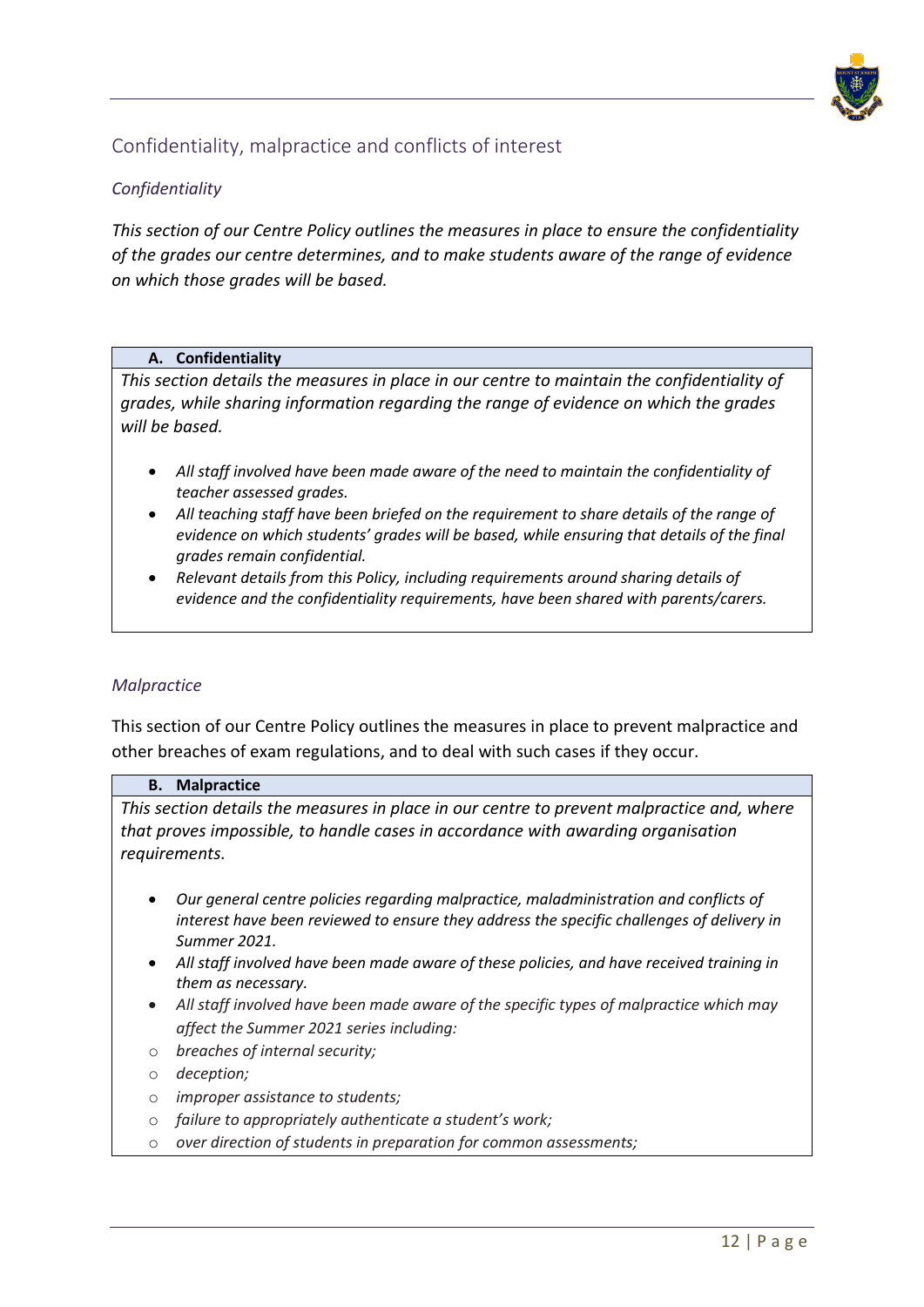

- o *allegations that centres submit grades not supported by evidence that they know to be inaccurate;*
- o *centres enter students who were not originally intending to certificate a grade in the Summer 2021 series;*
- o *failure to engage as requested with awarding organisations during the External Quality Assurance and appeal stages; and*
- o *failure to keep appropriate records of decisions made and teacher assessed grades.*
- *The consequences of malpractice or maladministration as published in the JCQ guidance: [JCQ Suspected](https://www.jcq.org.uk/exams-office/malpractice/jcq-suspected-malpractice-policies-and-procedures-2019-2020) Malpractice: Policies and Procedures and including the risk of a delay to students receiving their grades, up to, and including, removal of centre status have been outlined to all relevant staff. Link:*
- *[https://www.jcq.org.uk/wp-content/uploads/2020/09/Malpractice\\_20-21\\_v2-](https://www.jcq.org.uk/wp-content/uploads/2020/09/Malpractice_20-21_v2-1.pdf) [1.pdf](https://www.jcq.org.uk/wp-content/uploads/2020/09/Malpractice_20-21_v2-1.pdf)*

### *Conflicts of Interest*

This section of our Centre Policy outlines the measures in place to address potential conflicts of interest.

### **C. Conflicts of Interest**

*This section details our approach to addressing conflicts of interest, and how we will respond to such allegations.*

- *To protect the integrity of assessments, all staff involved in the determination of grades must declare any conflict of interest such as relationships with students to our Head of Centre for further consideration.*
- *Our Head of Centre will take appropriate action to manage any conflicts of interest arising with centre staff in accordance with the JCQ documents - [General Regulations](https://www.jcq.org.uk/wp-content/uploads/2020/09/Gen_regs_approved_centres_20-21_FINAL.pdf)  [for Approved Centres, 1 September 2020 to 31 August 2021.](https://www.jcq.org.uk/wp-content/uploads/2020/09/Gen_regs_approved_centres_20-21_FINAL.pdf)*
- *We will also carefully consider the need if to separate duties and personnel to ensure fairness in later process reviews and appeals.*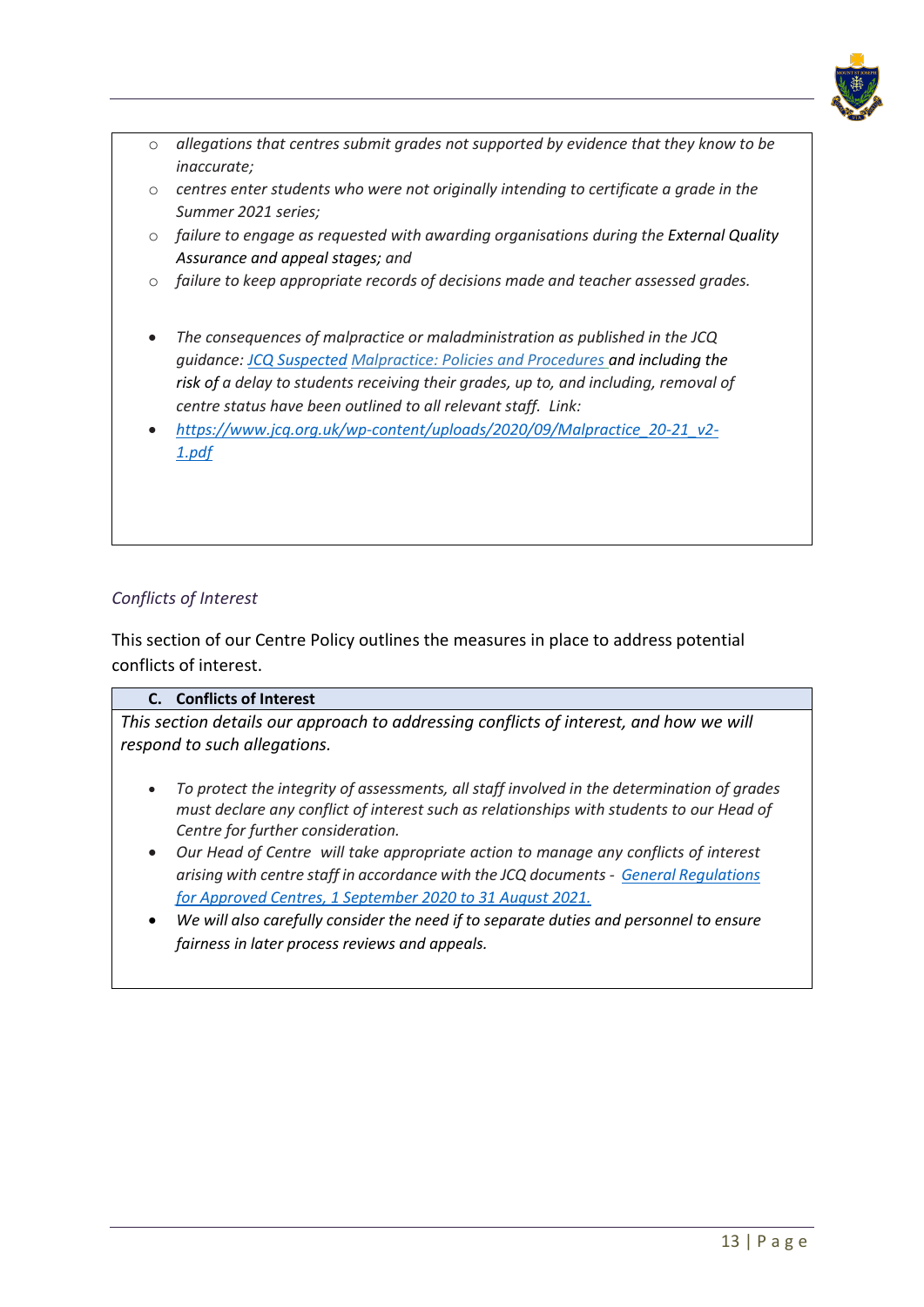

### External Quality Assurance

This section of our Centre Policy outlines the arrangements in place to comply with awarding organisation arrangements for External Quality Assurance of teacher assessed grades in a timely and effective way.

### **A. External Quality Assurance**

*This section outlines the arrangements we have in place to ensure the relevant documentation and assessment evidence can be provided in a timely manner for the purposes of External Quality Assurance sampling, and that staff can be made available to respond to enquiries.*

- *All staff involved have been made aware of the awarding organisation requirements for External Quality Assurance as set out in the JCQ Guidance.*
- *All necessary records of decision-making in relation to determining grades have been properly kept and can be made available for review as required.*
- *All student evidence on which decisions regarding the determination of grades has been retained and can be made available for review as required.*
- *Instances where student evidence used to decide teacher assessed grades is not available, for example where the material has previously been returned to students and cannot now be retrieved, will be clearly recorded on the appropriate documentation.*
- *All staff involved have been briefed on the possibility of interaction with awarding organisations during the different stages of the External Quality Assurance process and can respond promptly and fully to enquiries, including attendance at Virtual Visits should this prove necessary.*
- *Arrangements are in place to respond fully and promptly to any additional requirements/reviews that may be identified as a result of the External Quality Assurance process.*
- *Staff have been made aware that a failure to respond fully and effectively to such additional requirements may result in further action by the awarding organisations, including the withholding of results.*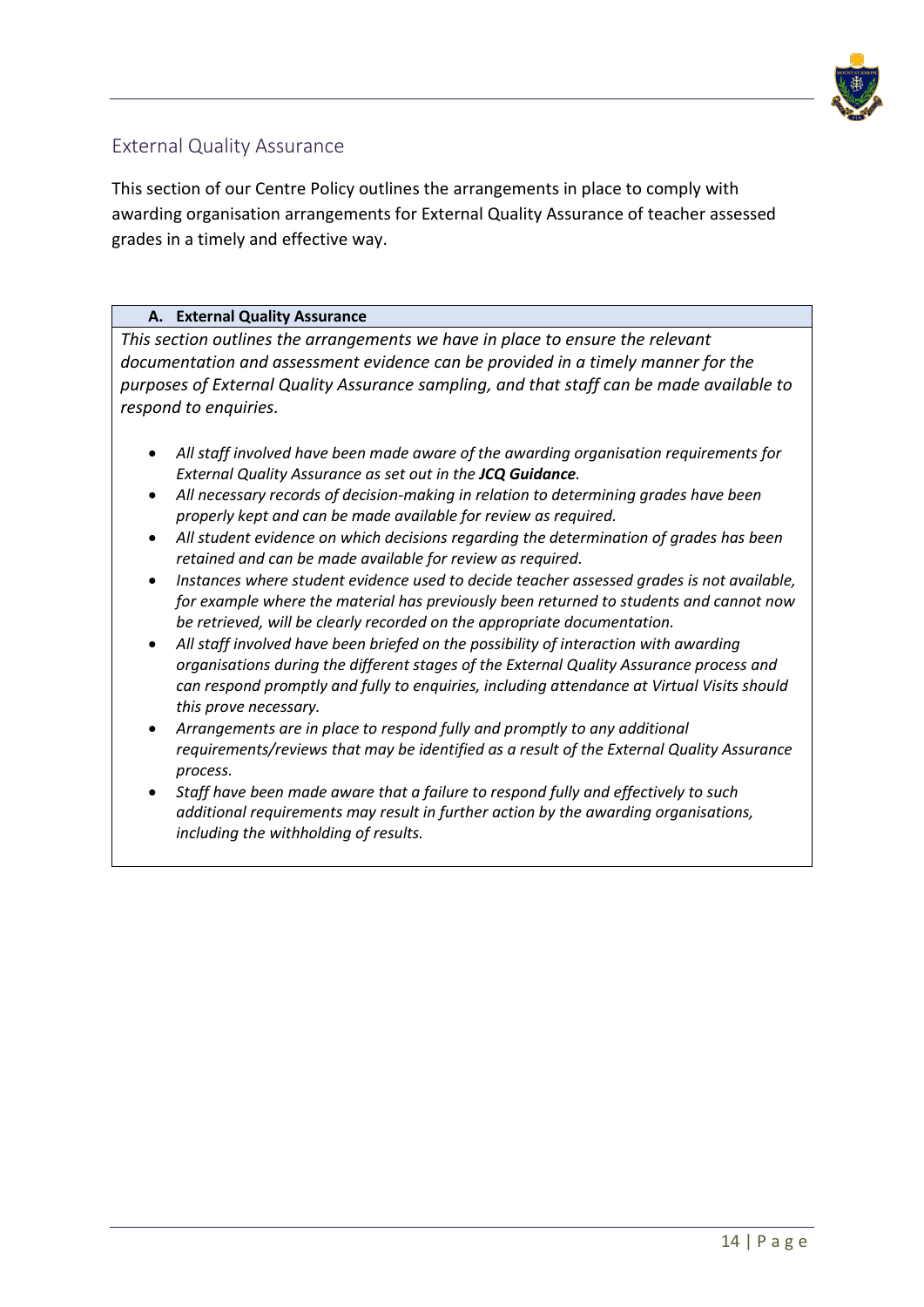

### Results

This section of our Centre Policy outlines our approach to the receipt and issue of results to students and the provision of necessary advice and guidance.

### **A. Results**

*This section details our approach to the issue of results to students and the provision of advice and guidance.*

- *All staff involved have been made aware of the specific arrangements for the issue of results in Summer 2021, including the issuing of A/AS and GCSE results in the same week.*
- *Arrangements will be made to ensure the necessary staffing, including exams office and support staff, to enable the efficient receipt and release of results to our students.*
- *Arrangements will be in place for the provision of all necessary advice, guidance and support, including pastoral support, to students on receipt of their results.*
- *Such guidance will include advice on the appeals process in place in 2021 (see below).*
- *Appropriate staff will be available to respond promptly to any requests for information from awarding organisations, for example regarding missing or incomplete results, to enable such issues to be swiftly resolved.*
- *Parents/carers have been made aware of arrangements for results days.*